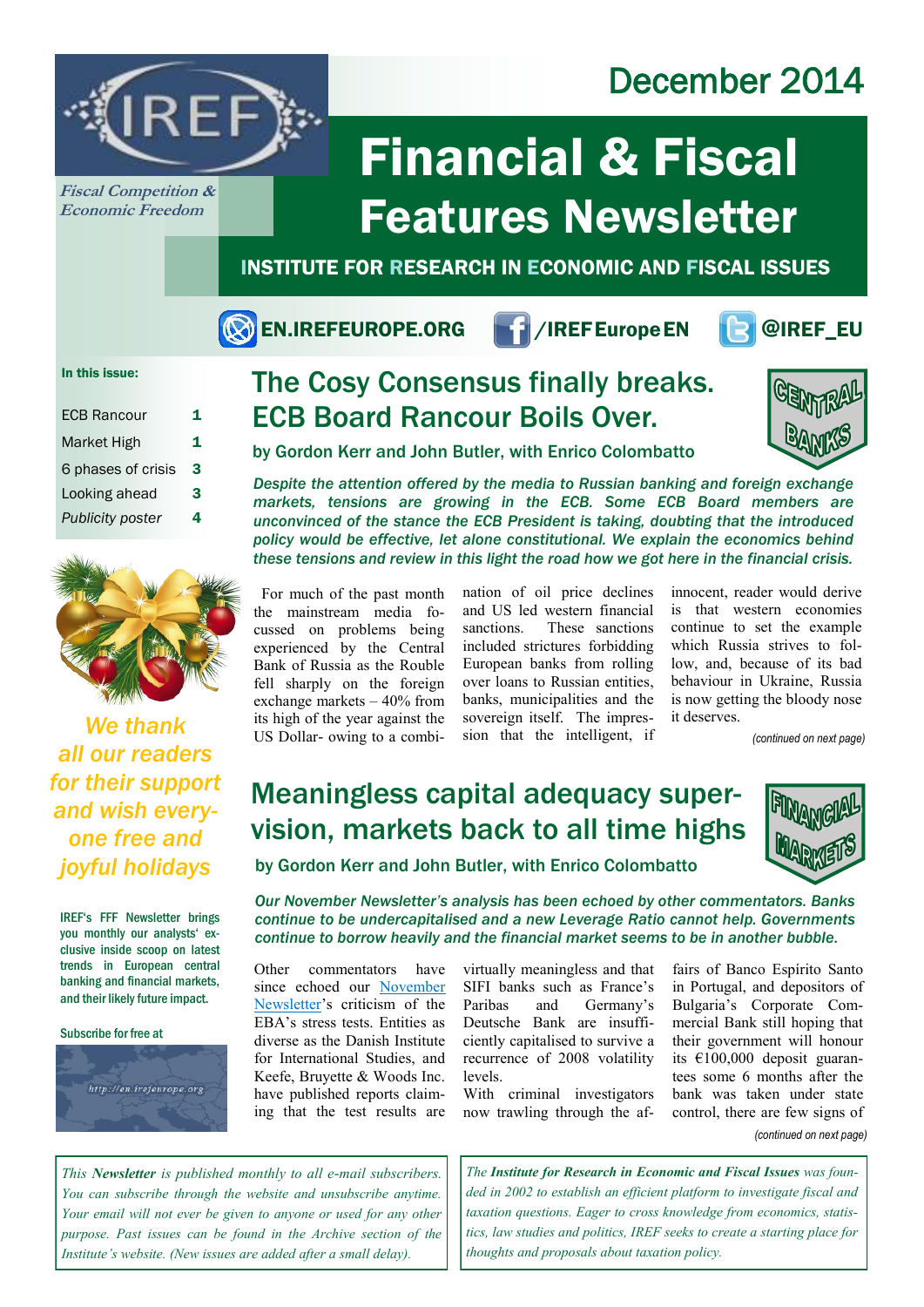### *(cont'd) Cosy consensus breaks …..*

However, the smugness exuded by certain western political leaders over the impact of the sanctions may soon prove embarrassing as the scale of Europe's mone-

tary policy errors starts to dawn on previously supportive media. Our [November](http://en.irefeurope.org/1031)  [Newsletter](http://en.irefeurope.org/1031) suggested that tensions were rising among the EC-B's governing Council, with nearly half this

24 person body opposed to the idea of a  $\epsilon$  1 trillion sovereign bond purchase scheme. These tensions have now exploded into the public domain.

### Tensions Within ECB

The ECB's management team is directly accountable to a 6 person Executive Board. On December 5th three board members, Sabine Lautenschlaeger of Germany, Yves Mersch of Luxembourg and Benoit Coeure of France, refused to endorse President Draghi's

latest routine policy statement. The public flare up was ostensibly merely a disagreement over a verb; whether the putative  $\epsilon$  1 trillion 'stimulus' should be

*The public flare up was ostensibly merely a disagreement over a verb; whether the putative € 1 trillion 'stimulus' was either "expected" or "intended" to head off Eurozone deflation risks. But this masks deep and, we suspect, irreconcilable tensions.*

presented as either "expected" or "intended" to head off Eurozone deflation risks. But this semantic trivia masks deep and, we suspect, irrecon-

cilable tensions.

Commentators sympathetic to ECB President Draghi talk of the difficulties that this collapse in his personal support presents to Europe's leaders. In this sense they refer to Europe in its widest context, the EU28. Even in Britain, where popular opinion and most media now call for "Brexit" (BRitish EXIT from EU) in 2017, top ministers pray that the European debt crisis remains in abeyance at least until the May 2015 elections are out of the way.

Such sympathisers appear to believe that monetary policy 'solutions' can somehow be found. They concede that President Draghi's dayto-day handling of his relations with his governors is suboptimal, that he is tired of Frankfurt and deserves to be retired upwards to the presidency of Italy. They argue that the tensions have arisen only recently; firstly at Jackson Hole

in August when Draghi noted the decline in expectations for inflation and appeared to promise a policy response. Then they criticise the head of the Bun-

desbank, Jens Weidmann, for rocking the boat. But the deterioration in relations between Weidmann and Draghi is not personal, it is far more serious than that and would obtain whoever was at the helm of the ECB. Weidmann personally testified in a German court in October, arguing that Draghi's proposed Outright

Monetary Transactions programme is at odds with the German constitution.

### Germany & Grundgesetz

Suggestions that Draghi has failed to come up with a policy response to economic deterioration in Europe are unfair. Draghi has indeed proposed a policy response (the  $\epsilon$  1 trillion bond purchase programme) in as

*Weidmann insists that the capital adequacy rules must incorporate a non-zero risk weighting for sovereign debt; otherwise countries could always stuff their bad debt into their banks, only to have them subsequently bailed out by other countries!*

plain language as a modern central banker can be expected to articulate. The problem is that Germany, and a growing

number of Eurozone national central bank chiefs, reject this policy.

The slow pace of the appearance of the ECB Board schism stems from Weidmann's acute grasp of his obligation to tread carefully in these matters, which are highly political. The German government officially supports a banking *(continued on next page)*

### *(cont'd) Meaningless capital adequacy …..*

in any European country.

systemic solvency of banks<br>in any European country.<br>The mainstream has general-<br>ly united behind calls for the<br>new Leverage Ratio to form<br>the basis of further assess-<br>ments of bank health. They<br>are misguided. This Lever-<br>a The mainstream has generally united behind calls for the new Leverage Ratio to form the basis of further assessments of bank health. They are misguided. This Leverage ratio is now being actively gamed as banks eliminate from the reckoning their credit derivatives exposure by purchasing matching derivatives from third party 'insurers'. In other words, if we consider an exact repeat of the 2008 sub-prime

debacle in our new Leverage Ratio world, all the major players would today appear solvent under this test of capitalization, but all would fail when sub-prime turns sour. Their exposures simply do not appear on the numerator side of the equation because they have all purchased insurance from AIG, even though its default on such insurance is certain.

Financial markets have now recovered all their October losses and are reaching for new highs; low yields, narrow spreads, record stock market valuations. A growing chorus of astute commentators are calling this a huge bubble and are calling for central banks to ease off lest this blows up. Joining this chorus is the Bank for International Settlements, whose Board includes central bank chiefs such as Carney of Britain and Kuroda of Japan. At page 7 of its December Quarterly Review, in a section entitled "Growing Signs of Fragility" it states: "recent developments suggest that markets are becoming increasingly fragile. Global equity markets plummeted in early August and mid-October. Mid-October's extreme intraday price movements underscore how sensitive markets have become to even small surprises"

Unless the ECB Board unites behind a new flood of sovereign and private asset purchases, which has never looked less likely, readers should expect this fragility to erupt soon. ■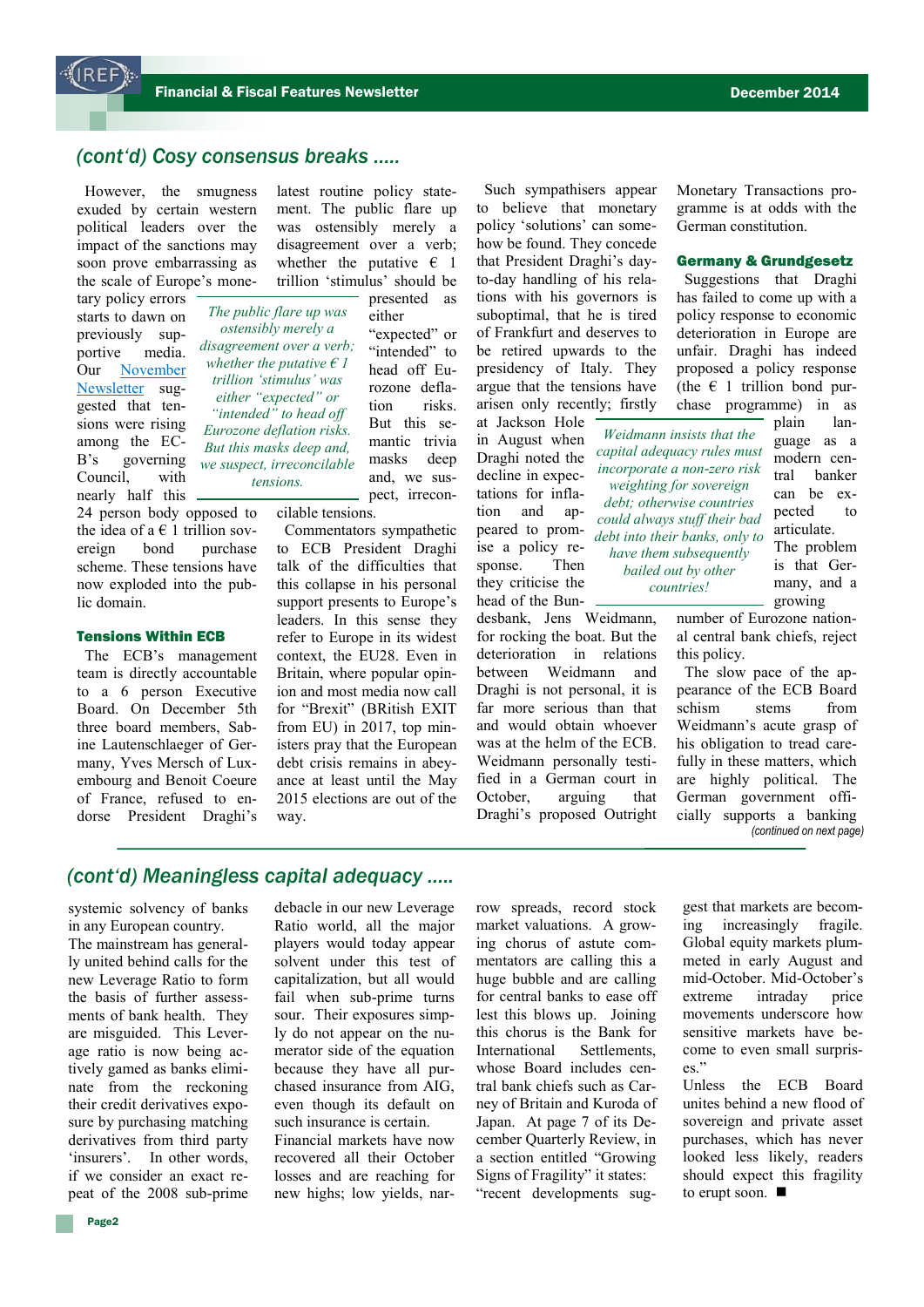### *(cont'd) Cosy consensus breaks …..*

union – if certain conditions are met. So Weidmann goes along with that, but then he insists, perfectly correctly, that if it were to go ahead the capital adequacy rules must incorporate a non-zero risk weighting for sovereign debt, because otherwise countries could always stuff their bad debt into their banks, only to have the banks subsequently bailed out by other countries such as Germany! So, rather than see sovereign bonds of weak countries purchased by the ECB at inflated prices, Weidmann wants to see them downrated by Mrs Noue's centralised banking supervision team (whose stress tests we reported in our [November Newsletter\)](http://en.irefeurope.org/1031)  in order to encourage national central banks to identify and resolve struggling commercial banks. He is therefore being consistent, once his position and motives are understood. It is also believed that, in *The battle for the ECB is hardly over. Weidmann could resign from the Bundesbank in protest.* 

response to the ECB's other proposed new idea: to buy asset backed securities, that Weidmann and others are demanding that the credit quality qualification bar be

raised to such a level that almost no securities actually qualify. This is a subtle way to continue to oppose a policy which was forced through

> despite being opposed by Weidmann and at least six other ECB council members.

And if that battle is lost, the Bundesbank may raise the stakes in their opposition at the national level, potentially precipitating a crisis. In other words, Weidmann could resign from the Bundesbank in protest. He might be joined by one or more Bundesbank colleagues. He might also be joined by Lautenschlaeger, who could resign her seat on the ECB Executive Board. So the ECB might win the battle but lose the war for the euro. The Bundesbank holds this card up its sleeve, even if it does not say so publicly.

These events bring into sharp focus one question; if the planned  $\in$  1 trillion stimulus is now dropped, given this opposition, what alternative policies remain to be deployed, either by Draghi or his replacement?

### How the Eurozone Crisis Unrolled

As we approach the end of another calendar year of the crisis, this question is perhaps best answered by reviewing the six clear phases of the Eurozone economic crisis.

#### **Phase 1, 1999 & EURO**

*The introduction of the euro in 1999*. Whilst eliminating exchange rate risk this event also introduced the exceptionally powerful ECB, equipped with tools such as Emergency Liquidity Assistance (ELA), and the ability to purchase large amounts of banking assets through repo activities. These muscles were intended to present the new institution as a towering pillar of strength, but instead merely encouraged opportunistic lending to weaker southern European countries.

### **Phase 2, 2007 & TARGET**

*The interbank TARGET settlement system.* As the Great Financial Crisis (GFC) erupted in 2007/8, lenders pulled back from weak countries but the ECB encouraged national central banks to negate market demands for structural adjustments by extending ELAs and other forms of credit that merely built up within the ECB's own settlement system.

**Phase 3, 2010 & SMP** In early 2010 credit conditions worsened for the weakest countries. The ECB introduced its Securities and Markets Programme, essentially buying sovereign bonds that it had previously held only as collateral. This reduced credit spreads and encouraged the weakest countries to borrow even more.

### **Phase 4, 2011-12 & ESM**

Because of Bundesbank objections to the legality of SMP, which pretty clearly offended restrictions against sovereign bailouts hardwired into the ECB's constitution, financial policy engineers came up with the idea of establishing new institutions whose express raison d'être was to buy bonds of ailing sovereigns. The European Financial Stability Facility and the European Financial Stabilisation Mechanism were thus created and later became the European Stability Mechanism (ESM).

### **6 phases of the EUROZONE CRISIS** *so far...*

#### **Phase 5, 2012 & OMT**

*"Do whatever it takes"*. On 6 September 2012, as the markets reacted to the small size of ESM etc., funds and capital flew out of Spain and Italy, the ECB played its ultimate card – the size limit on ESM was abolished and the ECB stood ready to buy any amount of assets through its new Outright Monetary Transactions (OMT) programme. Short sellers were scared away and spreads declined dramatically, to levels that pertained prior to the 2008 GFC. No OMT purchases were actually made.

**Phase 6, 2013-4 & Banking Union** Despite the success of OMT, other assets on the books of commercial banks became problematic as property prices fell in various countries. Since it was increasingly apparent that insolvent banks had not only precipitated the 07/08 crisis, but that the bailouts had failed magically to restore solvency, the ECB decided to make ESM funds available for bank recapitalisation. This led to a perceived need for centralised supervision, commonly agreed mechanisms to resolve failed banks, and even mutual deposit insurance. But whilst the **Bundesbank has always welcomed the** centralised authority and control of the new European Banking Authority, it has never expressed support for increasing German liabilities any further through bank deposit insurance.

> **2015….? See our predictions below.**

### Beyond the New Year

This sorry tale of successive failed 'solutions' is fully understood by central bank heads of northern countries. For this and other reasons, your authors consider it highly unlikely that mutually guaranteed Eurobonds, or massive QE, or

any other new 'solutions' will attract the support of the Bundesbank and its ECB council friends.

It therefore follows that **we are in the final phase of the game of pretence that bailing out dystopian banks with borrowed public**  **funds and, when lenders would advance no more, the printing presses, could conceivably prevent economies from experiencing the consequences of the bursting of the 2008 credit bubbles**.

As Japan leads the way in the global 'beggar thy neighbour' tactic of currency debasement, central bankers in Russia might be considering new and more intelligent ways of turning the tables against their critics. With modest national debts and plenty of hard assets, they hold all the cards.  $\blacksquare$